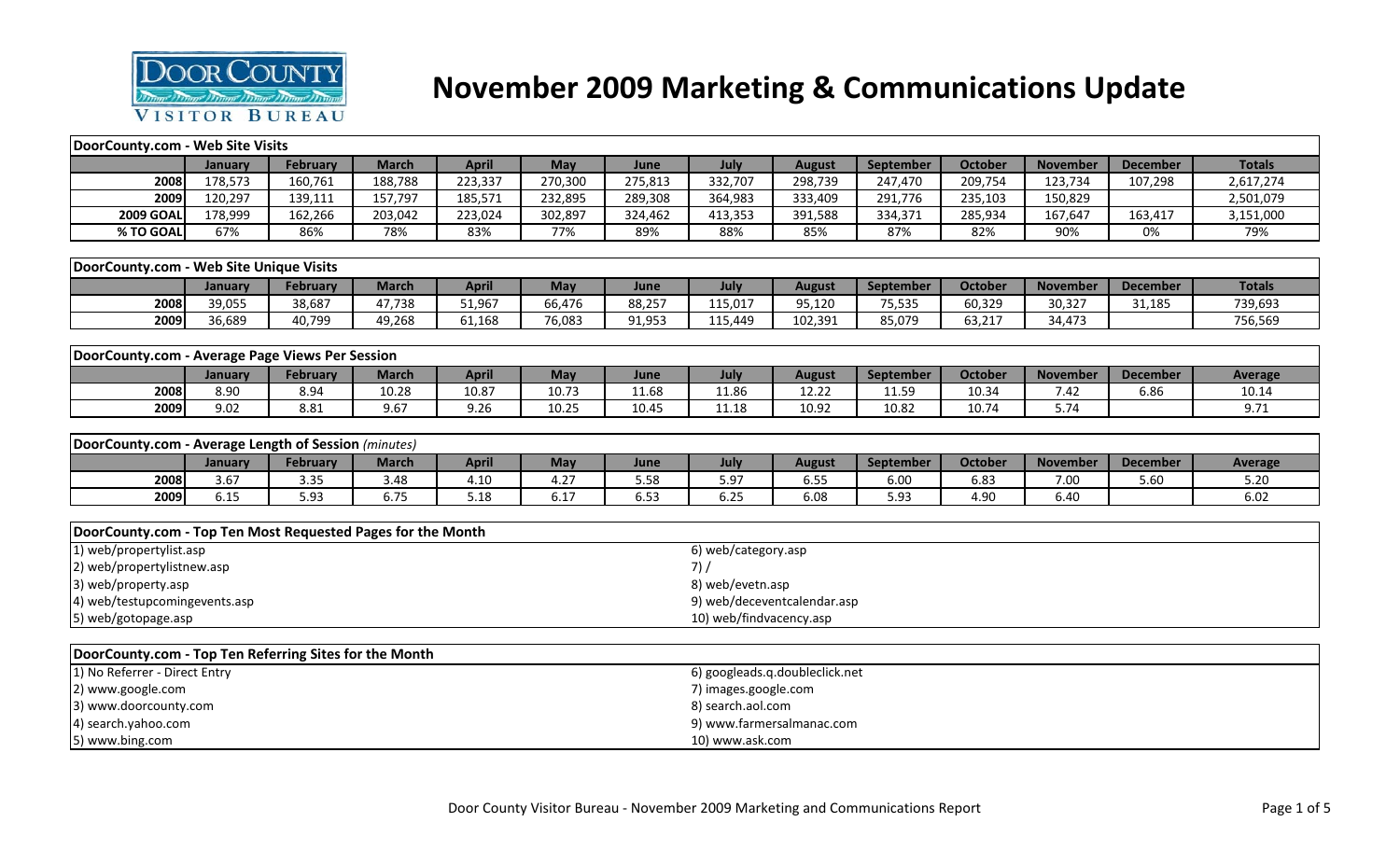| <b>Explore The Door Video Travel Show Activity (views/downloads)</b> |         |                                                      |              |              |            |                                                 |         |               |                                                        |                |                 |                 |                |
|----------------------------------------------------------------------|---------|------------------------------------------------------|--------------|--------------|------------|-------------------------------------------------|---------|---------------|--------------------------------------------------------|----------------|-----------------|-----------------|----------------|
|                                                                      | January | February                                             | <b>March</b> | <b>April</b> | <b>May</b> | June                                            | July    | <b>August</b> | September                                              | October        | <b>November</b> | <b>December</b> | <b>Totals</b>  |
| 2008                                                                 | 5,902   | 4,852                                                | 7,472        | 8,254        | 8,950      | 9,670                                           | 12,483  | 10,486        | 10,148                                                 | 12,077         | 6,508           | 7,574           | 104,376        |
| 2009                                                                 | 7,834   | 6,752                                                | 7,466        | 7,324        | 8,515      | 10,647                                          | 14,250  | 14,051        | 12,452                                                 | 11,104         | 7,096           |                 | 107,491        |
| <b>2009 GOAL</b>                                                     | 5,585   | 4,972                                                | 7,049        | 7,390        | 8,894      | 9,983                                           | 11,424  | 11,006        | 10,309                                                 | 15,953         | 7,318           | 7,478           | 107,361        |
| % TO GOAL                                                            | 140%    | 136%                                                 | 106%         | 99%          | 96%        | 107%                                            | 125%    | 128%          | 121%                                                   | 70%            | 97%             | 0%              | 100%           |
|                                                                      |         |                                                      |              |              |            |                                                 |         |               |                                                        |                |                 |                 |                |
| <b>Pay-Per-Click Results</b>                                         |         |                                                      |              |              |            |                                                 |         |               |                                                        |                |                 |                 |                |
|                                                                      | January | February                                             | <b>March</b> | <b>April</b> | May        | June                                            | July    | <b>August</b> | September                                              | October        | <b>November</b> | <b>December</b> | <b>Totals</b>  |
| 2009                                                                 |         | Started March '09                                    | 3,629        | 7,557        | 6,177      | 5,567                                           | 6,361   | 5,654         | 6,203                                                  | 3,381          | 2,186           |                 | 46,715         |
| <b>2009 GOAL</b>                                                     |         |                                                      | 5,000        | 5,000        | 5,000      | 5,000                                           | 5,000   | 5,000         | 5,000                                                  | 5,000          | 5,000           | 5,000           | 50,000         |
| % TO GOAL                                                            |         |                                                      | 73%          | 151%         | 124%       | 111%                                            | 127%    | 113%          | 124%                                                   | 68%            | 44%             | 0%              | 93%            |
|                                                                      |         |                                                      |              |              |            |                                                 |         |               |                                                        |                |                 |                 |                |
| Door County Insider Tip E-Newsletter - Number of E-Mails Sent        |         |                                                      |              |              |            |                                                 |         |               |                                                        |                |                 |                 |                |
|                                                                      | January | February                                             | <b>March</b> | <b>April</b> | May        | June                                            | July    | <b>August</b> | September                                              | October        | <b>November</b> | <b>December</b> | <b>Totals</b>  |
| 2009                                                                 | 141,195 | 393,054                                              | 263,000      | 0 - FOB Post | 703,048    | 397,470                                         | 408,306 | 403,777       | 385,086                                                | 402,850        | 382,390         |                 | 3,880,176      |
| <b>2009 GOAL</b>                                                     | 349,250 | 349,250                                              | 349,250      | 349,250      | 349,250    | 349,250                                         | 349,250 | 349,250       | 349,250                                                | 349,250        | 349,250         | 349,250         | 4,191,000      |
| % TO GOAL                                                            | 40%     | 113%                                                 | 75%          | 0%           | 201%       | 114%                                            | 117%    | 116%          | 110%                                                   | 115%           | 109%            | 0%              | 93%            |
|                                                                      |         |                                                      |              |              |            |                                                 |         |               |                                                        |                |                 |                 |                |
| Door County Insider Tip E-Newsletter - Open Rates                    |         |                                                      |              |              |            |                                                 |         |               |                                                        |                |                 |                 |                |
|                                                                      | January | February                                             | <b>March</b> | <b>April</b> | May        | June                                            | July    | <b>August</b> | <b>September</b>                                       | <b>October</b> | <b>November</b> | <b>December</b> | <b>Average</b> |
| 2009                                                                 | 19.67%  | 17.34%                                               | 13.98%       | 0 - FOB Post | 12.60%     | 15.63%                                          | 14.56%  | 15.45%        | 16.49%                                                 | 10.71%         | 9.00%           |                 | 14.54%         |
|                                                                      |         |                                                      |              |              |            |                                                 |         |               |                                                        |                |                 |                 |                |
| Door County Insider Tip E-Newsletter - Click Thru's                  |         |                                                      |              |              |            |                                                 |         |               |                                                        |                |                 |                 |                |
|                                                                      | January | February                                             | <b>March</b> | <b>April</b> | May        | June                                            | July    | <b>August</b> | September                                              | October        | <b>November</b> | <b>December</b> | Average        |
| 2009                                                                 | 3.00%   | 2.28%                                                | 7.02%        | 0 - FOB Post | 9.21%      | 4.74%                                           | 4.05%   | 4.25%         | 4.70%                                                  | 2.16%          | 2.08%           |                 | 4.35%          |
|                                                                      |         |                                                      |              |              |            |                                                 |         |               |                                                        |                |                 |                 |                |
| <b>Advertising - Programs &amp; Campaigns</b>                        |         |                                                      |              |              |            |                                                 |         |               |                                                        |                |                 |                 |                |
|                                                                      | January | February                                             | <b>March</b> | <b>April</b> | May        | June                                            | July    | <b>August</b> | September                                              | <b>October</b> | <b>November</b> | <b>December</b> |                |
| 2009                                                                 | Image   | No ads                                               | Image        | $Image/FOB*$ | Image/FOB* | Image                                           | Image   | KSD**         | Image/KSD**                                            | HHN***         | $HHN***$        |                 |                |
|                                                                      |         | *Image/FOB = Festival of Blossoms seasonal promotion |              |              |            | **KSD = Kingdom So Delicious seasonal promotion |         |               | *** HHN = Holidays and Holly Nights seasonal promotion |                |                 |                 |                |
|                                                                      |         |                                                      |              |              |            |                                                 |         |               |                                                        |                |                 |                 |                |
| <b>Advertising - Gross Impressions</b>                               |         |                                                      |              |              |            |                                                 |         |               |                                                        |                |                 |                 |                |
|                                                                      | January | February                                             | <b>March</b> | <b>April</b> | May        | June                                            | July    | <b>August</b> | September                                              | October        | <b>November</b> | <b>December</b> | <b>Total</b>   |
| 2009                                                                 | 135,000 | $\mathbf 0$                                          | 3,924,141    | 9,819,242    | 14,645,179 | 4,310,507                                       | 34,625  | 1,740,021     | 5,887,809                                              | 839,913        | 3,829,748       |                 | 45,166,185     |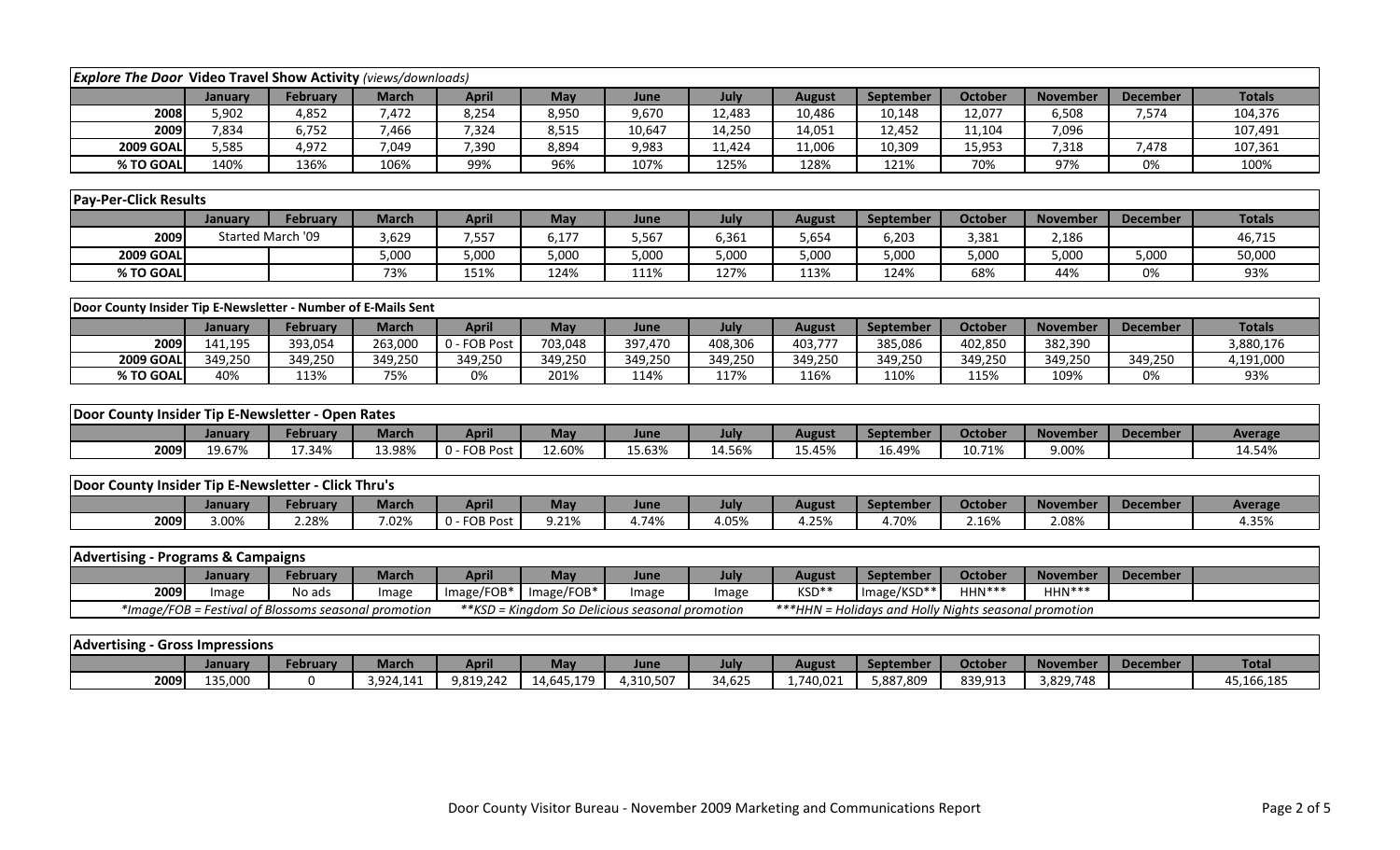| <b>Media Marketing Program - Impressions</b>   |                |                 |                       |                 |             |           |                |                |                  |                |                 |                 |               |
|------------------------------------------------|----------------|-----------------|-----------------------|-----------------|-------------|-----------|----------------|----------------|------------------|----------------|-----------------|-----------------|---------------|
|                                                | January        | <b>February</b> | <b>March</b>          | <b>April</b>    | May         | June      | July           | <b>August</b>  | September        | <b>October</b> | <b>November</b> | <b>December</b> | <b>Totals</b> |
| 2008                                           | 75,051         | 510,116         | 584,893               | 1,482,588       | 1,738,188   | 574,344   | 1,067,123      | 621,778        | 1,016,900        | 1,811,974      | 320,000         | 1,594,816       | 11,397,771    |
| 2009                                           | 448,260        | 69,265          | 619,860               | 2,006,298       | 3,176,532   | 192,000   | 952,301        | 850,693        | 610,309          | 2,865,331      | 1,191,298       |                 | 12,982,147    |
| <b>2009 GOAL</b>                               | 243,702        | 225,294         | 518,080               | 1,522,346       | 2,181,018   | 308,461   | 859,372        | 642,910        | 676,092          | 682,008        | 120,445         | 600,272         | 8,580,000     |
| % TO GOAL                                      | 184%           | 31%             | 120%                  | 132%            | 146%        | 62%       | 111%           | 132%           | 90%              | 420%           | 989%            | 0%              | 151%          |
|                                                |                |                 |                       |                 |             |           |                |                |                  |                |                 |                 |               |
| Media Marketing Program - Ad Value Equivalency |                |                 |                       |                 |             |           |                |                |                  |                |                 |                 |               |
|                                                | January        | <b>February</b> | <b>March</b>          | <b>April</b>    | May         | June      | July           | <b>August</b>  | <b>September</b> | <b>October</b> | <b>November</b> | <b>December</b> | <b>Totals</b> |
| 2008                                           | \$23,585       | \$128,346       | \$39,078              | \$47,968        | \$224,631   | \$41,180  | \$64,108       | \$58,124       | \$85,003         | \$63,908       | \$8,567         | \$120,101       | \$904,599     |
| 2009                                           | \$70,800       | \$5,763         | \$132,004             | \$228,959       | \$148,175   | \$18,888  | \$100,253      | \$97,522       | \$42,473         | \$47,271       | \$111,276       |                 | \$1,003,384   |
| <b>2009 GOAL</b>                               | \$46,697       | \$63,199        | \$84,765              | \$137,716       | \$180,077   | \$28,849  | \$80,552       | \$76,367       | \$61,302         | \$30,025       | \$4,025         | \$56,426        | \$850,000     |
| % TO GOAL                                      | 152%           | 9%              | 156%                  | 166%            | 82%         | 65%       | 124%           | 128%           | 69%              | 157%           | 2765%           | 0%              | 118%          |
|                                                |                |                 |                       |                 |             |           |                |                |                  |                |                 |                 |               |
| Media Marketing Program - Visiting Journalists |                |                 |                       |                 |             |           |                |                |                  |                |                 |                 |               |
|                                                | January        | February        | <b>March</b>          | <b>April</b>    | May         | June      | July           | <b>August</b>  | September        | October        | <b>November</b> | <b>December</b> | <b>Totals</b> |
| 2008                                           | $\mathbf 0$    | 24              | $\mathbf 0$           | 0               | 25          | 4         | 37             | 8              | -1               | 12             | 0               | 10              | 121           |
| 2009                                           | $\mathbf 0$    | 13              | $\mathbf 0$           | 0               | 0           | 17        | 0              | 0              | 0                | 16             | 0               |                 | 46            |
| <b>2009 GOAL</b>                               | $\mathbf 0$    | 12              | $\mathbf 0$           | $\mathbf 0$     | $\mathbf 0$ | 13        | $\mathbf 0$    | $\mathbf 0$    | $\mathbf 0$      | 13             | 0               | 12              | 50            |
| % TO GOAL                                      |                | 108%            |                       |                 |             | 131%      |                |                |                  | 123%           |                 | 0%              | 92%           |
|                                                |                |                 |                       |                 |             |           |                |                |                  |                |                 |                 |               |
| Media Monitoring - Ad Value Equivalency        |                |                 |                       |                 |             |           |                |                |                  |                |                 |                 |               |
|                                                | January        | <b>February</b> | <b>March</b>          | <b>April</b>    | May         | June      | July           | <b>August</b>  | September        | October        | <b>November</b> | <b>December</b> | <b>Totals</b> |
| 2008                                           | \$72,177       | \$69,300        | $\overline{$}215,954$ | \$23,409        | \$277,164   | \$618,483 | \$252,988      | \$636,069      | \$991,938        | \$105,246      | \$658,823       | \$823,099       | \$4,744,650   |
| 2009                                           | \$111,981      | \$143,100       | \$198,471             | \$125,452       | \$303,264   | \$257,403 | \$201,359      | \$198,842      | \$81,112         | \$344,458      | \$53,597        |                 | \$2,019,039   |
| <b>2009 GOAL</b>                               | \$83,058       | \$43,298        | \$273,208             | \$29,483        | \$582,447   | \$499,925 | \$541,145      | \$619,891      | \$497,347        | \$91,630       | \$336,022       | \$402,546       | \$4,000,000   |
| % TO GOAL                                      | 135%           | 331%            | 73%                   | 426%            | 52%         | 51%       | 37%            | 32%            | 16%              | 376%           | 16%             | 0%              | 50%           |
|                                                |                |                 |                       |                 |             |           |                |                |                  |                |                 |                 |               |
| <b>Group Tour Contacts</b>                     |                |                 |                       |                 |             |           |                |                |                  |                |                 |                 |               |
|                                                | January        | <b>February</b> | <b>March</b>          | <b>April</b>    | May         | June      | July           | <b>August</b>  | September        | October        | <b>November</b> | <b>December</b> | <b>Totals</b> |
| 2009                                           | 0              | 38              | 0                     | $\overline{25}$ | 296         | 60        | 100            | 310            | 9                | 74             | 24              |                 | 936           |
| <b>2009 GOAL</b>                               | 18             | 18              | 18                    | 16              | 18          | 18        | 18             | 18             | 18               | 18             | 16              | 16              | 210           |
| % TO GOAL                                      | 0%             | 211%            | 0%                    | 156%            | 1644%       | 333%      | 556%           | 1722%          | 50%              | 411%           | 150%            | 0%              | 446%          |
|                                                |                |                 |                       |                 |             |           |                |                |                  |                |                 |                 |               |
| <b>Group Tour Inquiries</b>                    |                |                 |                       |                 |             |           |                |                |                  |                |                 |                 |               |
|                                                | January        | <b>February</b> | <b>March</b>          | <b>April</b>    | May         | June      | July           | <b>August</b>  | September        | October        | <b>November</b> | <b>December</b> | <b>Totals</b> |
| 2009                                           | $\overline{7}$ | 4               | $\mathbf{1}$          | 14              | 1           | 6         | $\overline{7}$ | $\overline{2}$ | 3                | 8              | 6               |                 | 59            |
| <b>2009 GOAL</b>                               | 4              | 4               | $\overline{4}$        | 4               | 4           | 4         | 4              | $\overline{4}$ | 4                | $\overline{4}$ | 4               | $\overline{4}$  | 48            |
| % TO GOAL                                      | 175%           | 100%            | 25%                   | 350%            | 25%         | 150%      | 175%           | 50%            | 75%              | 200%           | 150%            | 0%              | 123%          |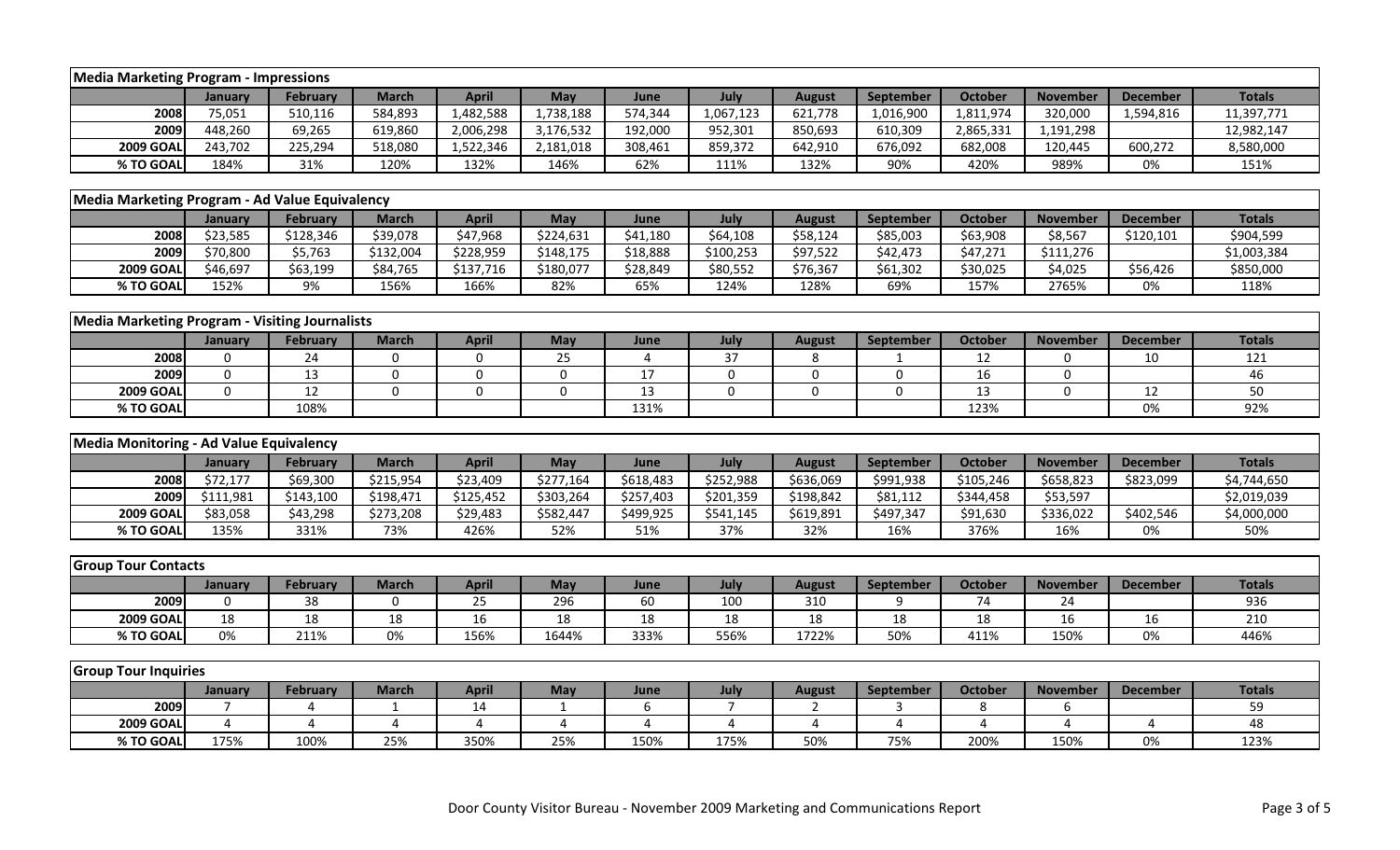| <b>Meeting Planner Contacts</b>                        |                |                 |              |              |              |                |          |               |                  |                |                 |                 |               |
|--------------------------------------------------------|----------------|-----------------|--------------|--------------|--------------|----------------|----------|---------------|------------------|----------------|-----------------|-----------------|---------------|
|                                                        | January        | <b>February</b> | <b>March</b> | <b>April</b> | <b>May</b>   | June           | July     | <b>August</b> | September        | <b>October</b> | <b>November</b> | <b>December</b> | <b>Totals</b> |
| 2009                                                   | $\Omega$       | -1              | $\mathbf{0}$ | 89           | 8            | 167            | 27       | 266           | κ                | 9              | 17              |                 | 587           |
| <b>2009 GOAL</b>                                       | 50             | 50              | 50           | 50           | 50           | 50             | 50       | 50            | 50               | 50             | 50              | 50              | 600           |
| % TO GOAL                                              | 0%             | 2%              | 0%           | 178%         | 16%          | 334%           | 54%      | 532%          | 6%               | 18%            | 34%             | 0%              | 98%           |
|                                                        |                |                 |              |              |              |                |          |               |                  |                |                 |                 |               |
| <b>Meeting Planner Inquiries</b>                       |                |                 |              |              |              |                |          |               |                  |                |                 |                 |               |
|                                                        | January        | <b>February</b> | <b>March</b> | <b>April</b> | May          | June           | July     | <b>August</b> | September        | October        | <b>November</b> | <b>December</b> | <b>Totals</b> |
| 2009                                                   |                |                 | 0            | 2            | 2            | 2              | 11       | 5             |                  | 6              | 8               |                 | 39            |
| <b>2009 GOAL</b>                                       | $\overline{2}$ | 4               | 4            | 4            | 4            | 4              | 4        | 4             | 4                | 4              | 4               | $\overline{2}$  | 44            |
| % TO GOAL                                              | 50%            | 25%             | 0%           | 50%          | 50%          | 50%            | 275%     | 125%          | 25%              | 150%           | 200%            | 0%              | 89%           |
|                                                        |                |                 |              |              |              |                |          |               |                  |                |                 |                 |               |
| <b>Trade Show Participation</b>                        |                |                 |              |              |              |                |          |               |                  |                |                 |                 |               |
|                                                        | January        | <b>February</b> | <b>March</b> | <b>April</b> | May          | June           | July     | <b>August</b> | <b>September</b> | <b>October</b> | <b>November</b> | <b>December</b> | <b>Totals</b> |
| 2009                                                   | $\Omega$       |                 | $\Omega$     | $\Omega$     | $\mathbf{0}$ | $\overline{2}$ | $\Omega$ | $\Omega$      | $\mathbf{1}$     | $\mathbf{1}$   | $\Omega$        |                 | 5             |
|                                                        |                |                 |              |              |              |                |          |               |                  |                |                 |                 |               |
| Door County Welcome Center - Visitors                  |                |                 |              |              |              |                |          |               |                  |                |                 |                 |               |
|                                                        | January        | <b>February</b> | <b>March</b> | <b>April</b> | May          | June           | July     | <b>August</b> | <b>September</b> | <b>October</b> | <b>November</b> | <b>December</b> | <b>Totals</b> |
| 2008                                                   | n/a            | 658             | 929          | 1,180        | 3,387        | 4,525          | 6,978    | 7,244         | 4,581            | 5,519          | 892             | 663             | 36,556        |
| 2009                                                   | 651            | 677             | 836          | 1,105        | 3,847        | 6,181          | 9,717    | 8,604         | 6,428            | 5,116          | 1,053           |                 | 44,215        |
|                                                        |                |                 |              |              |              |                |          |               |                  |                |                 |                 |               |
| <b>Visitor Guide Requests</b>                          |                |                 |              |              |              |                |          |               |                  |                |                 |                 |               |
|                                                        | January        | <b>February</b> | <b>March</b> | <b>April</b> | May          | June           | July     | <b>August</b> | September        | <b>October</b> | <b>November</b> | <b>December</b> | <b>Totals</b> |
| 2009                                                   | 2,739          | 7,084           | 3,898        | 4,262        | 5,781        | 5,616          | 7,804    | 5,903         | 3,942            | 2,946          | 537             |                 | 50,512        |
| <b>2009 GOAL</b>                                       | 3,194          | 3,194           | 3,194        | 3,194        | 3,194        | 3,194          | 3,194    | 3,194         | 3,194            | 3,194          | 3,194           | 3,194           | 38,328        |
| % TO GOAL                                              | 86%            | 222%            | 122%         | 133%         | 181%         | 176%           | 244%     | 185%          | 123%             | 92%            | 17%             | 0%              | 132%          |
|                                                        |                |                 |              |              |              |                |          |               |                  |                |                 |                 |               |
| Incoming Telephone Calls to Visitor Information Center |                |                 |              |              |              |                |          |               |                  |                |                 |                 |               |
|                                                        | January        | <b>February</b> | <b>March</b> | <b>April</b> | <b>May</b>   | June           | July     | <b>August</b> | September        | <b>October</b> | <b>November</b> | <b>December</b> | <b>Totals</b> |
| 2009                                                   |                |                 |              |              |              |                |          |               |                  |                | 406             |                 |               |
|                                                        |                |                 |              |              | 1,379        | 2,452          | 1,916    | 1,977         | 1,655            | 1,655          |                 |                 | 11,440        |